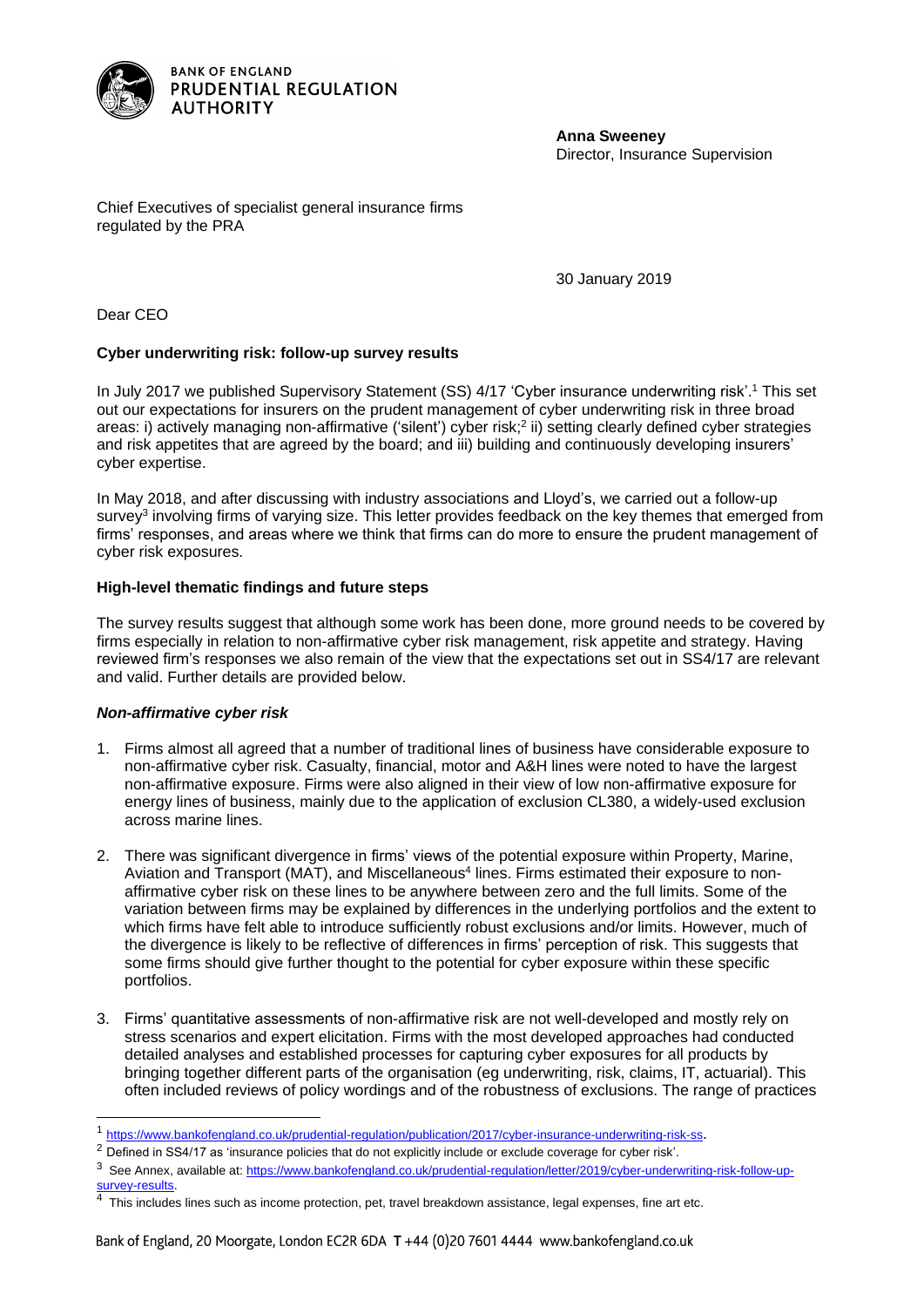observed suggests that some firms should do more to carry out detailed assessments of their books of business and to develop means of more accurately assessing non-affirmative exposure.

- 4. Firms' stress test results suggest that a cyber event could have widespread impact on a number of different lines of business. Some firms assessed the potential risk of loss from cyber events as being comparable with major natural catastrophes in the US. This reinforces our concerns about the large exposure potential and the need for firms to take action to manage the unintended exposure to nonaffirmative cyber risk.
- 5. Most firms expressed confidence in relation to the response of reinsurance programmes in the case of a large non-affirmative cyber catastrophe. However, the optimism expressed was not always corroborated by sufficient evidence. Some firms in our sample had examined the issue more closely and raised some concerns in relation to the potential coverage provided by reinsurers in comparison to firms' potential exposures. This was especially true in the case of excess of loss and other nonproportional reinsurance arrangements.
- 6. Firms noted limitations in the ability of their claims functions to distinguish and escalate non-affirmative cyber claims. This was typically due to a combination of lack of claims expertise and inflexibility of the claims process. This suggests that firms should review their claims processes to ensure they are fit for purpose in this area.

# *Affirmative cyber risk<sup>5</sup>*

- 7. Survey results and further market intelligence point to a material widening of coverage for cyber insurance products. Three particular examples highlighted include coverage for business interruption (BI), contingent business interruption (CBI), and reputational damage. While broader coverage has clear benefits for policyholders and the wider economy, it also comes with obvious prudential risks for insurers if it is not accompanied by appropriate pricing adjustments and adequate risk management. This is particularly relevant given the relative lack of available data and immaturity of the cyber market compared to more established risk areas.
- 8. Firms' submissions of cyber stress tests (excluding non-affirmative cyber) suggested that gross losses could run in the multiples of annual cyber premiums. There was also significant divergence on the resulting losses among firms. This underlines the large uncertainty in cyber, the lack of reliable claims data and the immaturity of available models with potential links to capital adequacy.
- 9. In some cases, cyber limits are significant considering the relatively low premium volume and lack of comprehensive claims experience. This creates the potential for high volatility and reputational damage/private losses in the event of a significant cyber loss.
- 10. We will look to further understand some of these issues via an exploratory cyber stress test: the PRA's 2019 General Insurance Stress Test. The PRA intends to publish more details on its insurance stress testing plans for 2019 later this year.

### *Risk appetite and strategy*

l

- 11. Firms acknowledged the necessity of having formalised risk appetites and a board-agreed strategy for both affirmative and non-affirmative cyber risk. However, survey responses indicate that progress has been varied and work has, in the main, appeared to focus primarily on affirmative cyber risk.
- 12. Firms reported that they were utilising Lloyd's and other available cyber scenarios along with catastrophe cyber risk models to inform their risk appetites. There was also an appreciation that the models are in their infancy and that their outputs should be reviewed against internally developed metrics. Firms with the most developed approaches had created bespoke scenarios which, they believe, better reflect their own underlying exposure.

<sup>5</sup> Defined in SS4/17 as 'insurance policies that explicitly include coverage for cyber risk'.